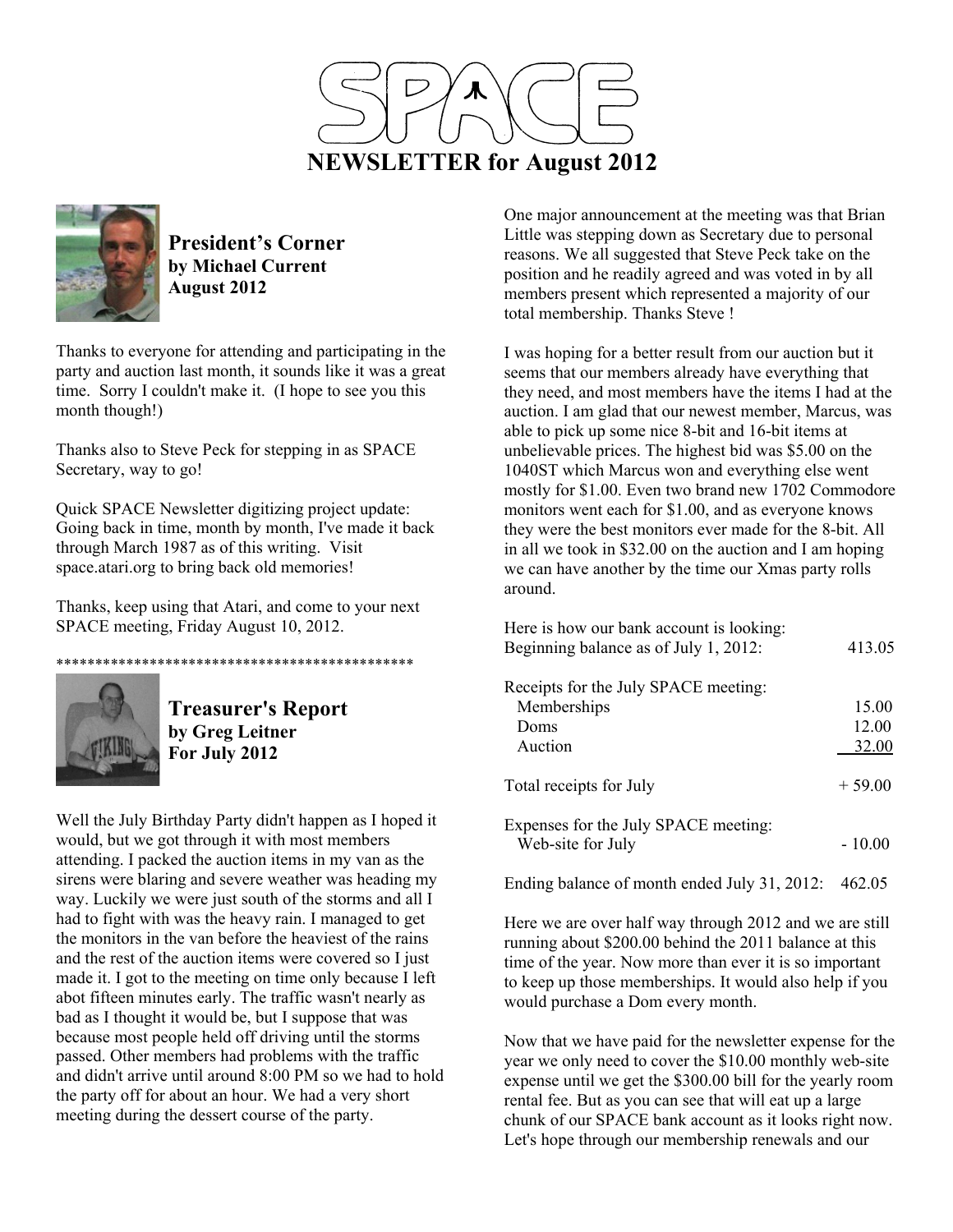Dom sales we can start out 2013 a decent balance. An auction before the end of the year will also help. I don't have much left but I think with what we have in the closet at the meeting place and some misc. items I can find at home we can at least have some things to offer.

Well until August I am out of here so enjoy the Olympics!

\*\*\*\*\*\*\*\*\*\*\*\*\*\*\*\*\*\*\*\*\*\*\*\*\*\*\*\*\*\*\*\*\*\*\*\*\*\*\*\*\*\*\*\*\*\*

**Secretary's Report By Steve Peck For May/June/July 2012** 

#### Hello, fellow Atarians!

Well, I guess it is time for a paradigm shift. So, without further adieu…

## I'M BACK!!

It's me, your Friendly Neighborhood Steve as Secretary again after about two years! Unfortunately, Brian had to resign as the Secretary. I was unanimously voted to take his place. Thanks, Brian, for the effort you put in as Secretary. I also hope things go well for you. As for my position as Secretary, I will try to live up to everyone's expectations as the new and returning Secretary of the Saint Paul Atari Computer Enthusiasts. It is good to be back and it is an honor as well. Thanks, everybody, for the incredible opportunity. :)

Now, for the Report. I will recap for the past three months, since that is the amount of notes Brian gave me to cover. OK! Off we go!

#### May, 2012

We discussed, as usual, tacos for the SPACE party in July and Auction. We had fun playing yet another version of Pac-Man for the Atari 8-bit computer line. Astonishingly, it was extremely close in graphics to the original arcade version. I decided to try and play it myself. I made it to Act 3 of the game before losing all my Pac-Men to those nasty, dastardly Ghost Monsters. But, it was fun nonetheless. I thoroughly enjoyed it and bought the DOM. There were also two other programs called "Psychotron" and "Revwars". Again, pretty cool.

Nolan announced the SPACE website's forums have been updated with better spam protection. Before the site was inundated with lots of spam messages (Nolan

showed it to me as well). It was pretty bad. Let's hope this new, updated security will keep most if not all spammers out of the forums. The website has a wiki on it about SPACE, newsletters in PDF format, and updated history about the evolution of the SPACE over the last thirty years. Nolan has done a really spiffy job of sprucing it up. Kudos to our Veep for keeping it up! :)

The S-Video demo for the ST has been delayed until further notice. Lance will keep me posted with more information concerning developments on the S-Video upgrade. Until then, he will work out the kinks in the project and it will come about soon. Of course, we have the composite/S-Video cable for the 8-bit. It works quite splendidly. For more information, you can talk to Lance about it and he will respond in kind.

There is a new browser for the Falcon and up called NetSurf. It will only work with the Falcon and up (maybe the TTs also, but I will have to research that one; so don't quote me), so you will be out of luck if you have an ST.

So, that's a bummer if you just have an ST computer… :(

There was more talk about over-the-air digital television in the May meeting, which I myself advocate. I am not trying to proselytize anyone into digital antenna TV, but if you ever get a chance, you might at least want to check out a friend who might have it. There's a lot of cool stuff on the new channels and it's indeed worth looking at. But, if you like CATV or satellite, cool! By all means! It was just mentioned in Brian's notes, so I capitalized in reporting it. Anyway, let's move it on…

June, 2012

There was more talk about the upcoming Auction in July. A whole plethora of items for the 8-bit and ST were donated and some of it previewed for the members to see. A lot of neat stuff was available (some more will be discussed about the July 2012 Birthday Party and Auction later). The DOM was another European demo from the group Grzyboniada 2012 that had some cool games on it. Definitely worth purchasing!

Nolan's May efforts to curb spam on the website are paying off. Spam has been exponentially reduced since the new security was instilled into the site. Michael did not make it to the June meeting, but he did say he might make it to the August, 2012 meeting. He said could not make it to the Party either. He is working with Curt Vendel from the Atari Historical Museum website on a project using the online creative funding platform Kickstarter. A three-book project, the project concerns the history of Atari from Pong to the 21st Century.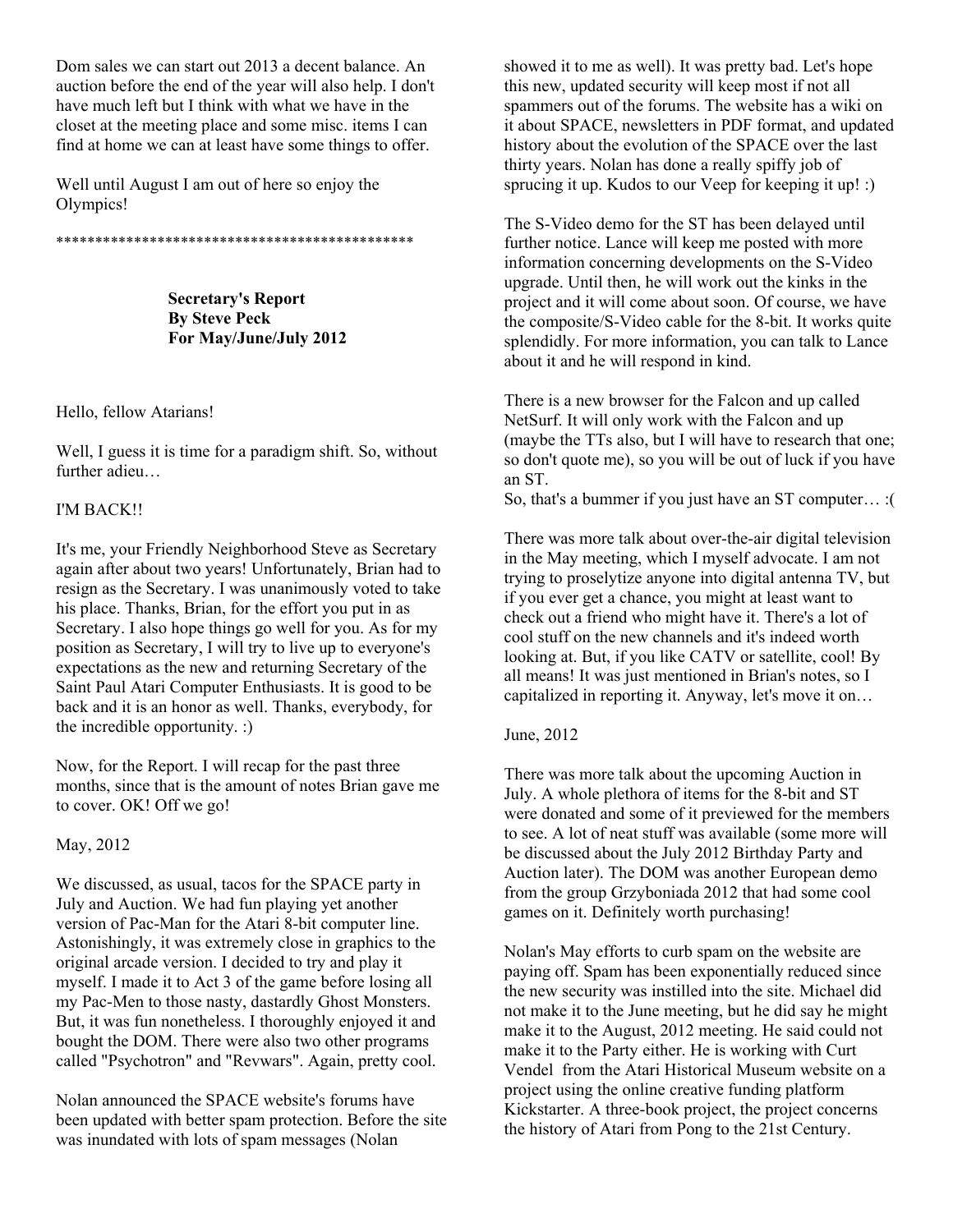Our President brought up the idea to SPACE to help out with this project using a PayPal account, set up for the purpose of funding some of the project's finances, whatever the club could muster. There was also talk of SPACE utilizing Kickstarter to fund a project to revive the club's finances a bit. In old business, more about digital TV was discussed by Lance to the group and in new business the Party in July was discussed and planned. People were assigned different foods to bring to the Party.

Now, on to the final part of the Report…

July, 2012

# HAPPY THIRTIETH ANNIVERSARY, SPACE!!! :D

It's hard to believe in 1982, the club that would evolve into SPACE was formed. Thirty years later, we are still banded together as one of the oldest Atari clubs in the United States. Amazing!

Of course, there was the taco meal at EVERY Party we have now. But, it was still a good party with great food. We had a fabulous Auction. I think we brought in \$57.00 for the Auction. I bought \$6.00 worth of Atari stuff, but the real winner was Mark, with two STs and an Atari 800 computer. If more people outside of SPACE had Mark's enthusiasm and joined, we'd be an even stronger club than now! So, congratulations on your Atari stuff, Mark. You really made the grade! :D

Still, no spam bots have tried signing up at the SPACE website, which is extremely good news. So, I come with a special request and I am guilty of this myself. We as a group should try to set up accounts on the SPACE website and visit it often. I will try to visit the site more often myself. I implore others to do the same. I will keep you posted on my surfing on the SPACE website, telling you of my adventures on there. I have been on there and it is an extremely well put together site. Our Veep really worked hard putting it together. We should see his work.

Anyway, that concludes this Secretary's Report. Please feel free to visit the SPACE site, buy your DOMs, and I will see you all in August.

#### EXCELSIOR!

From: Michael Current [michael@mcurrent.name] Sent: Saturday, July 28, 2012 9:22 AM Subject: FAIL 1.3.0 (2012-07-23) FAIL is a viewer of pictures in native formats of Atari 8 bit, Atari ST and Atari Portfolio computers.

Currently the project includes:

- a.. fail2png portable command-line converter to PNG files
- b.. FAILWin viewer for Windows
- c.. thumbnail providers for Windows Explorer (Windows Vista and newer) and GNOME (Linux)
- d.. plugin for XnView
- e.. (de)coder for ImageMagick

## FAIL 1.3.0 (2012-07-23)

 Added Atari ST formats: DEGAS (PI1, PI2, PI3), DEGAS Elite (PC1, PC2, PC3), NEOchrome (NEO), Spectrum 512 (SPU, SPC), Tiny Stuff (TNY, TN1, TN2, TN3), STAD (PAC), CrackArt (CA1, CA2, CA3), Doodle (DOO), Art Director (ART). Added Atari Portfolio formats (PGF, PGC). More Atari 8-bit formats: Atari Player Editor (APL), Artist (ART), Ascii-Art Editor (ART), Atari CAD (DRG), AtariTools-800 (AGP, PLA, MIS, 4PL, 4MI, 4PM), ING 15 (ING), Lepix dialect of CIN, raw images (GR7, G10, G11). Fixed non-interlaced RIP modes. FAILWin extended with "First/Last file in directory", "Skip files on error". Narrow pictures were cropped in FAILWin.

http://fail.sourceforge.net/

#### \*\*\*\*\*\*\*\*\*\*\*\*\*\*\*\*\*\*\*\*\*\*\*\*\*\*\*\*\*\*\*\*\*\*\*\*\*\*\*\*\*\*\*\*

From: Michael Current [michael@mcurrent.name] Sent: Saturday, July 28, 2012 9:28 AM Subject: Mr.Coke releases new ST 4k intro

Mr. Coke releases new ST 4k intro July 25th, 2012

 Mr.Coke / Abscence (and later, Avena) released his first ST 4k intro called "Dasda" at the Nordlicht demo party in Bremen, Germany. It scored fourth place in the compo.

\*\*\*\*\*\*\*\*\*\*\*\*\*\*\*\*\*\*\*\*\*\*\*\*\*\*\*\*\*\*\*\*\*\*\*\*\*\*\*\*\*\*\*\*

 » Download 'Dasda" ST 4k intro http://files.dhs.nu/files\_demo/dasda.zip

\*\*\*\*\*\*\*\*\*\*\*\*\*\*\*\*\*\*\*\*\*\*\*\*\*\*\*\*\*\*\*\*\*\*\*\*\*\*\*\*\*\*\*\*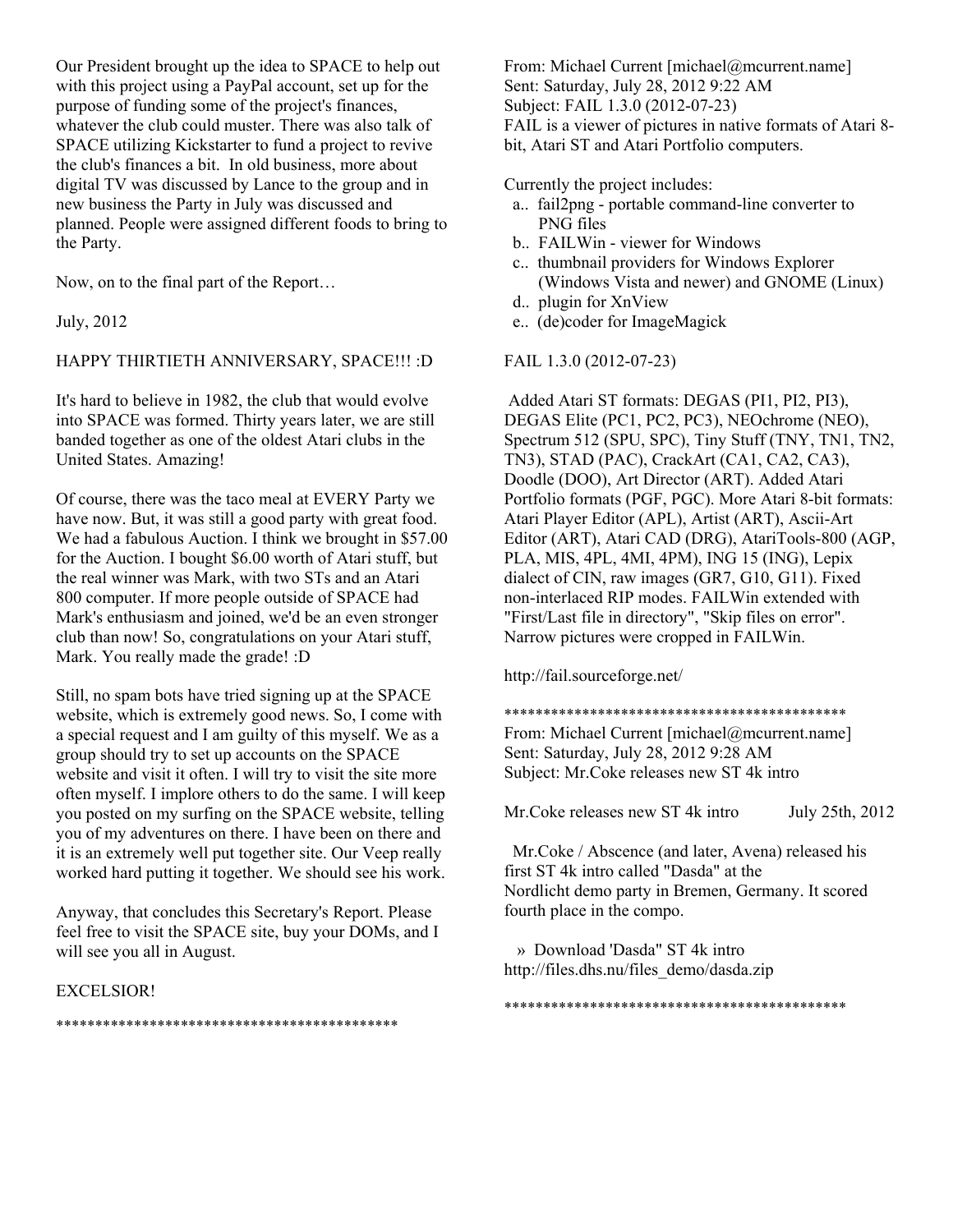From: Michael Current [michael@mcurrent.name] Sent: Saturday, July 28, 2012 9:07 AM Subject: Rainbow 2.0.2

Rainbow 2.0 Atari 400/800XL/130XE/5200 Emulator released from: chris\_rainbow Posted Tue Jul 17, 2012 9:30 AM

Hi all,

Rainbow 2.0 is now available.

 This is a major rewrite of the old version 1.x. It features better emulation, real joystick support and full screen display. Trace tools are also included.

http://www.chrislam.co.uk/rainbow-atari-8bitemulator.htm

Thanks,

Chris.

Rainbow 2.0.1 Atari 400/800XL/130XE/5200 Emulator released Posted Thu Jul 19, 2012 3:42 AM Hi all,

Bug fix so Rainbow can read ATR images ok.

Thanks,

Chris.

Rainbow 2.0.2 Atari 400/800XL/130XE/5200 Emulator released Posted Fri Jul 20, 2012 3:16 AM Hi all,

 Bug fix so Rainbow can cope with different keyboard layouts around the world.

http://www.chrislam.co.uk/rainbow-atari-8bitemulator.htm

Any further keyboard issues please let me know.

Thanks,

Chris.

\*\*\*\*\*\*\*\*\*\*\*\*\*\*\*\*\*\*\*\*\*\*\*\*\*\*\*\*\*\*\*\*\*\*\*\*\*\*\*\*\*\*\*\*

From: Michael Current [michael@mcurrent.name] Sent: Sunday, August 05, 2012 5:50 PM Subject: Rave Network Overscan back with new ST release

Rave Network Overscan back with new ST release August 4th, 2012

 Rave Network Overscan released a new Atari ST demo called 'Protein' at the Assembly 2012 party.

 It scored third place in the oldskool competition and features code by Britelite, music by Excellence in Art and graphics by Bracket.

 » Download 'Protein' (party version) http://files.dhs.nu/files\_demo/protein.zip

\*\*\*\*\*\*\*\*\*\*\*\*\*\*\*\*\*\*\*\*\*\*\*\*\*\*\*\*\*\*\*\*\*\*\*\*\*\*\*\*\*\*\*\*

\*\*\*\*\*\*\*\*\*\*\*\*\*\*\*\*\*\*\*\*\*\*\*\*\*\*\*\*\*\*\*\*\*\*\*\*\*\*\*\*\*\*\*\*

\*\*\*\*\*\*\*\*\*\*\*\*\*\*\*\*\*\*\*\*\*\*\*\*\*\*\*\*\*\*\*\*\*\*\*\*\*\*\*\*\*\*\*\*

\*\*\*\*\*\*\*\*\*\*\*\*\*\*\*\*\*\*\*\*\*\*\*\*\*\*\*\*\*\*\*\*\*\*\*\*\*\*\*\*\*\*\*\*

\*\*\*\*\*\*\*\*\*\*\*\*\*\*\*\*\*\*\*\*\*\*\*\*\*\*\*\*\*\*\*\*\*\*\*\*\*\*\*\*\*\*\*\*